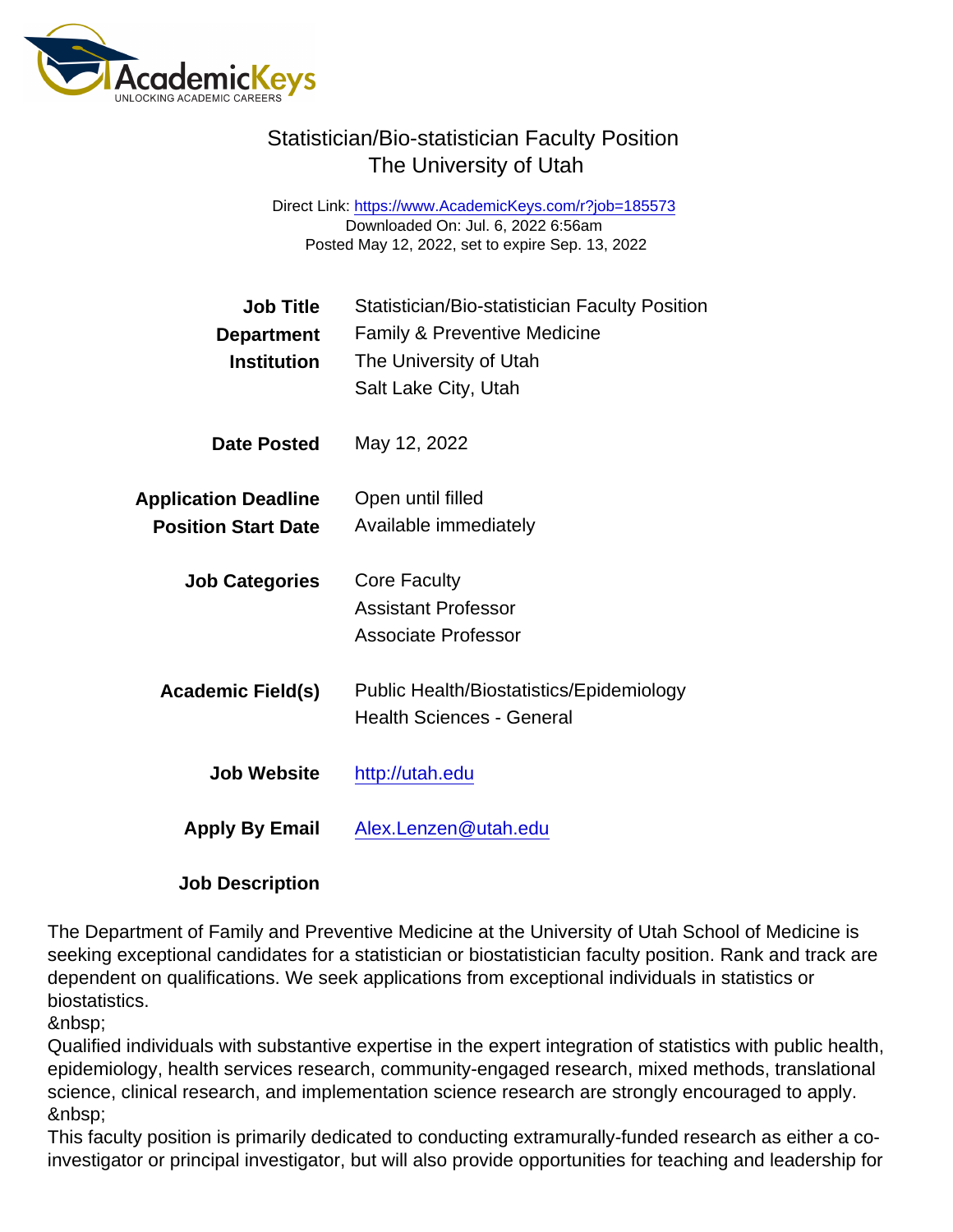Direct Link: <https://www.AcademicKeys.com/r?job=185573> Downloaded On: Jul. 6, 2022 6:56am Posted May 12, 2022, set to expire Sep. 13, 2022

educating graduate biostatistics students, involvement in administration/service, and collaborative research/statistical consulting. Leadership opportunities include the Director of the Biostatistical Support Unit within the Department. The successful candidate will have opportunities for collaboration with the broader biostatistics community at the University of Utah through affiliation with the Division of Biostatistics in the Department of Population Health Sciences and through membership in the Study Design and Biostatistics Center (SDBC) of the University of Utah' SClinical and Translational Science Awards (CTSA) Program.

&nbsp:

Candidates should possess a doctoral degree in statistics or biostatistics from an accredited institution of higher education. Candidates interested in positions on the tenure track are expected to demonstrate excellent potential (Assistant Professor) or a track record (Associate/Full Professor) of obtaining extramural funding to advance their research program. Excellent interpersonal, written, and oral communications skills in English are necessary.

&nbsp:

Faculty rank and salary level is competitive and commensurate with experience. The position offers opportunity to collaborate with teams of highly successful researchers in the department as well as in the University of Utah Health Sciences, including the Rocky Mountain Center for Occupational and Environmental Health, Huntsman Cancer Institute, the Salt Lake City Veteran' a Affairs Center of Innovation, the Woman and Child Institute, the Utah Genome Project/Precision Medicine, Cardiovascular Research Center, the Diabetes-Metabolism Research Center, and the Center for Clinical and Translational Sciences. Additional collaborative opportunities are available across the University of Utah in areas such as psychology, sociology, business, social work, engineering, anthropology, economics, etc.

Additional preferred qualifications: & nbsp;

• Postdoctoral or fellowship research training

• Strong record of peer-reviewed publications

• Strong record of obtaining extramural research funding

 • Demonstrated ability to work independently and collaboratively on concurrent research projects

 • Excellent interpersonal, written, and oral skills 

The Department of Family and Preventive Medicine was founded in 1970 making it one of the oldest and most established family medicine departments in the country. Currently ranked #2 in NIH funding in the 2020 Blue Ridge Institute for Medical Research report, the Department comprises four complimentary Divisions: Public Health, Physician Assistant Studies, Family Medicine, and Occupational and Environmental Health. The Department offers eight different graduate degrees, teaches medical students, and trains residents in Family Medicine and Occupational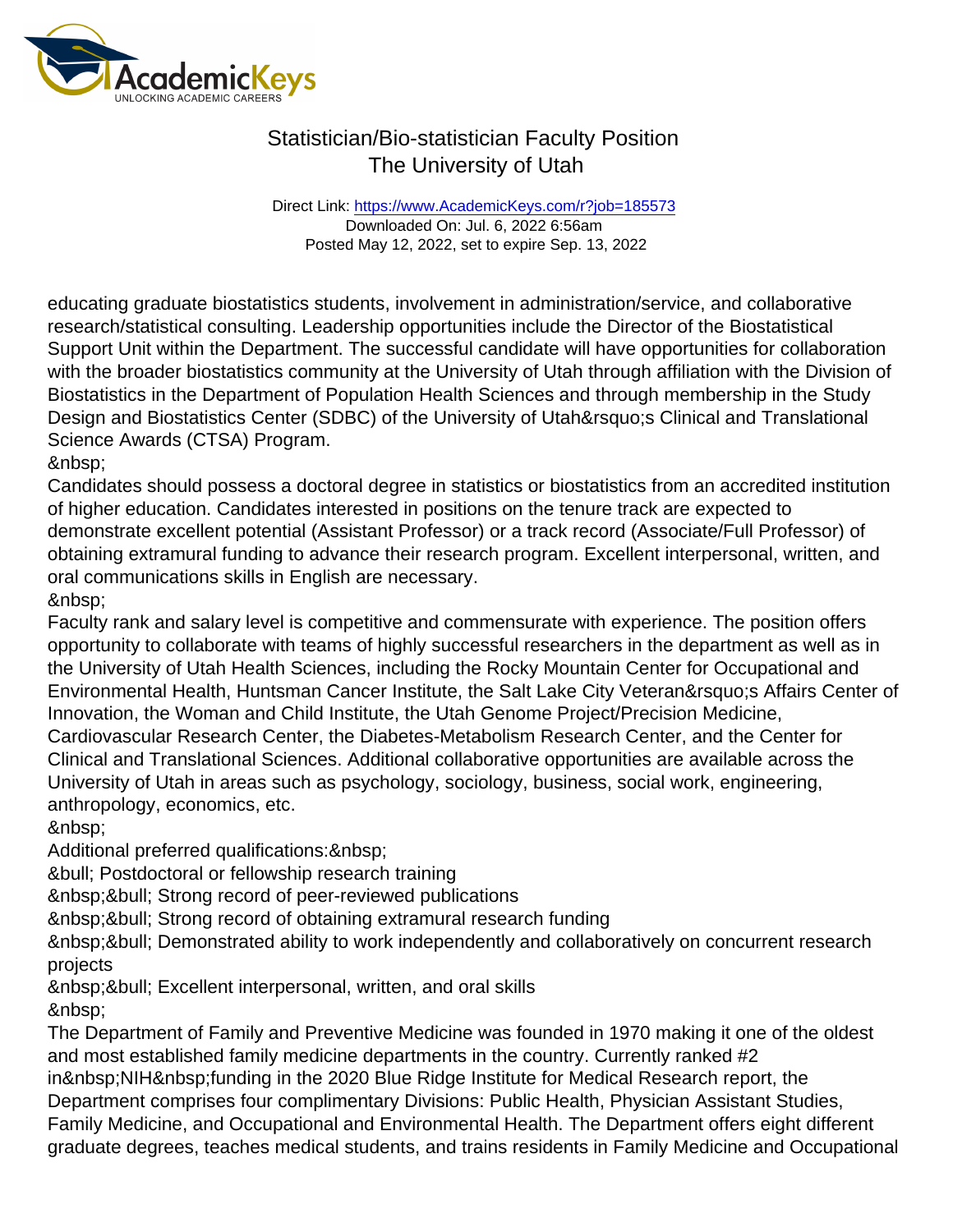Direct Link: <https://www.AcademicKeys.com/r?job=185573> Downloaded On: Jul. 6, 2022 6:56am Posted May 12, 2022, set to expire Sep. 13, 2022

and Environmental Medicine. The Department of Family and Preventive Medicine optimizes quality of life through scholarship that advances health and well being in home, workplaces, and communities. We value intellectual curiosity, respectful working environment, integrity, collaboration, accountability, and excellence.

&nbsp:

The University of Utah was founded in 1850, is a member of the PAC-12, is ranked as one of the top US public research universities and is particularly distinguished in medicine, genetics, and engineering. Located in Salt Lake City adjacent to the beautiful Wasatch Mountains, the University of Utah is the flagship institution of higher learning in Utah, serving over 31,000 students, including over 2,000 international students and scholars from over 114 different countries. 

Candidates should submit a cover letter and curriculum vitae, along with the completed application. The online application is available at: https://utah.peopleadmin.com/postings/120824 Please contact Dr. Mia Hashibe, at u0684691@umail.utah.edu with any questions regarding this posting.

University of Utah Health (U of U Health) is a patient focused center distinguished by collaboration, excellence, leadership, and Respect. University of Utah Health values candidates who are committed to fostering and furthering the culture of compassion, collaboration, innovation, accountability, diversity, integrity, quality, and trust that is integral to our mission. &nbsp:

Each employee has a unique background and life experience. We believe that maximizing diversity fuels the success of our organization. In your cover letter or during your interview, we invite you to share how your background, beliefs, and experience will prepare you to be effective in working in an environment that values diversity and is committed to equity, diversity, and inclusion.

#### EEO/AA Policy

The University of Utah values candidates who have experience working in settings with students, staff, faculty and patients from diverse backgrounds and possess a strong commitment to improving access to higher education, employment opportunities, and quality healthcare for historically underrepresented groups.

Individuals from historically underrepresented groups, such as minorities, women, qualified persons with disabilities and protected veterans are encouraged to apply. Veterans' preference is extended to qualified applicants, upon request and consistent with University policy and Utah state law. Upon request, reasonable accommodations in the application process will be provided to individuals with disabilities.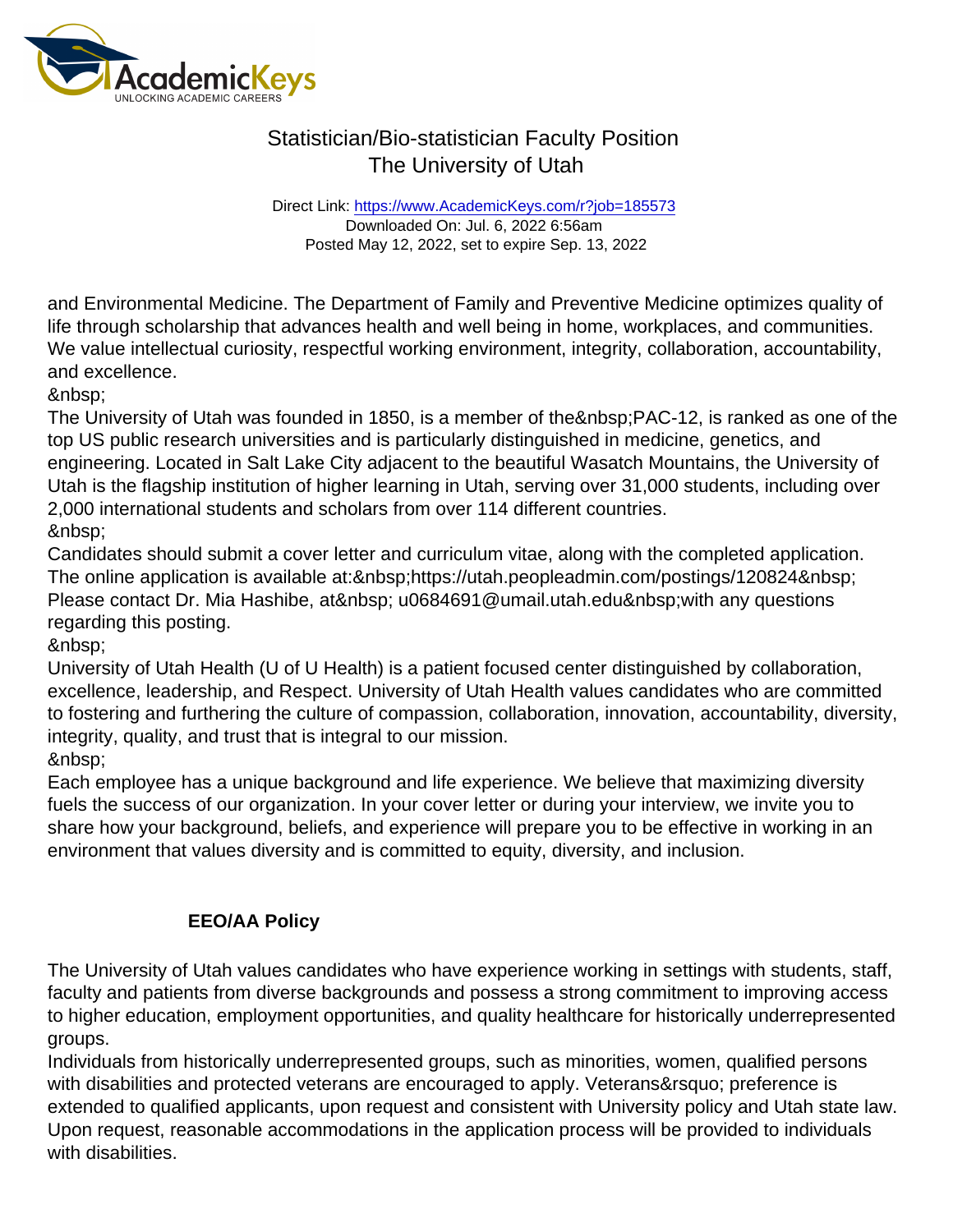Direct Link: <https://www.AcademicKeys.com/r?job=185573> Downloaded On: Jul. 6, 2022 6:56am Posted May 12, 2022, set to expire Sep. 13, 2022

The University of Utah is an Affirmative Action/Equal Opportunity employer and does not discriminate based upon race, ethnicity, color, religion, national origin, age, disability, sex, sexual orientation, gender, gender identity, gender expression, pregnancy, pregnancy-related conditions, genetic information, or protected veteran' sstatus. The University does not discriminate on the basis of sex in the education program or activity that it operates, as required by Title IX and 34 CFR part 106. The requirement not to discriminate in education programs or activities extends to admission and employment. Inquiries about the application of Title IX and its regulations may be referred to the Title IX Coordinator, to the Department of Education, Office for Civil Rights, or both.

To request a reasonable accommodation for a disability or if you or someone you know has experienced discrimination or sexual misconduct including sexual harassment, you may contact the Director/Title IX Coordinator in the Office of Equal Opportunity and Affirmative Action: 

Director/ Title IX Coordinator

Office of Equal Opportunity and Affirmative Action (OEO/AA) 135 Park Building

Salt Lake City, UT 84112

801-581-8365

oeo@utah.edu

Online reports may be submitted at oeo.utah.edu

&nbsp:

For more information: https://www.utah.edu/nondiscrimination/

&nbsp:

To inquire about this posting, email: employment@utah.edu or call 801-581-230 &nbsp:

Contact Information

Please reference Academickeys in your cover letter when applying for or inquiring about this job announcement.

Contact Alex.Lenzen Family & Preventive Medicine The University of Utah 375 Chipeta Suite a